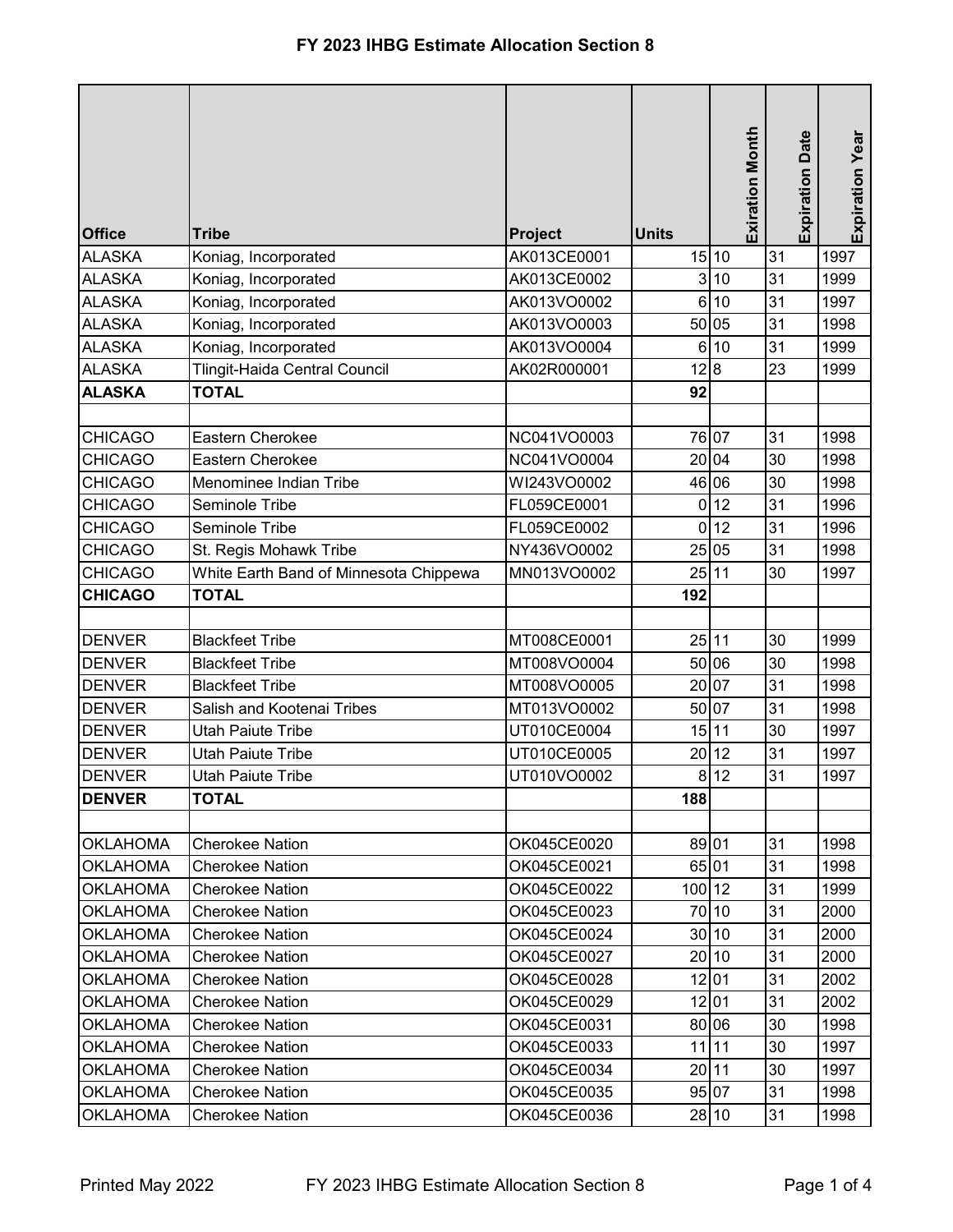| <b>Office</b>   | <b>Tribe</b>           | <b>Project</b> | <b>Units</b> | <b>Exiration Month</b> |    | Date<br>Expiration | Expiration Year |
|-----------------|------------------------|----------------|--------------|------------------------|----|--------------------|-----------------|
| <b>OKLAHOMA</b> | <b>Cherokee Nation</b> | OK045CE0039    |              | 71 11                  | 30 |                    | 1997            |
| <b>OKLAHOMA</b> | <b>Cherokee Nation</b> | OK045CE0041    |              | 34 04                  | 30 |                    | 1998            |
| <b>OKLAHOMA</b> | <b>Cherokee Nation</b> | OK045CE0042    |              | 65 12                  | 31 |                    | 1997            |
| <b>OKLAHOMA</b> | <b>Cherokee Nation</b> | OK045CE0043    |              | 58 05                  | 31 |                    | 1998            |
| <b>OKLAHOMA</b> | <b>Cherokee Nation</b> | OK045CE0046    |              | 95 08                  | 31 |                    | 1998            |
| <b>OKLAHOMA</b> | <b>Cherokee Nation</b> | OK045CE0047    | 100          | 08                     | 31 |                    | 1998            |
| <b>OKLAHOMA</b> | <b>Cherokee Nation</b> | OK045VO0001    | 4            | 06                     | 30 |                    | 1999            |
| <b>OKLAHOMA</b> | <b>Cherokee Nation</b> | OK045VO0002    |              | 29 12                  | 31 |                    | 1997            |
| <b>OKLAHOMA</b> | <b>Cherokee Nation</b> | OK045VO0003    | 11           | 12                     | 31 |                    | 1997            |
| <b>OKLAHOMA</b> | <b>Cherokee Nation</b> | OK045VO0004    | 6            | 08                     | 31 |                    | 1998            |
| <b>OKLAHOMA</b> | <b>Cherokee Nation</b> | OK045VO0005    |              | 37 03                  | 31 |                    | 1998            |
| <b>OKLAHOMA</b> | <b>Cherokee Nation</b> | OK045VO0005    | 9            | 08                     | 31 |                    | 1998            |
| <b>OKLAHOMA</b> | <b>Cherokee Nation</b> | OK045VO0006    |              | 35 09                  | 30 |                    | 2000            |
| <b>OKLAHOMA</b> | <b>Cherokee Nation</b> | OK045VO0007    |              | 35 08                  | 31 |                    | 1998            |
| <b>OKLAHOMA</b> | <b>Cherokee Nation</b> | OK045VO0007    |              | 42 09                  | 30 |                    | 2000            |
| <b>OKLAHOMA</b> | <b>Cherokee Nation</b> | OK045VO0009    |              | 6 11                   | 30 |                    | 1997            |
| <b>OKLAHOMA</b> | <b>Cherokee Nation</b> | OK045VO0010    |              | 6 11                   | 30 |                    | 1997            |
| <b>OKLAHOMA</b> | <b>Cherokee Nation</b> | OK045VO0011    |              | 48 06                  | 30 |                    | 1998            |
| <b>OKLAHOMA</b> | <b>Cherokee Nation</b> | OK045VO0012    |              | 14 10                  | 31 |                    | 1998            |
| <b>OKLAHOMA</b> | <b>Cherokee Nation</b> | OK045VO0013    | 5            | 10                     | 31 |                    | 1998            |
| <b>OKLAHOMA</b> | <b>Cherokee Nation</b> | OK045VO0014    |              | 46 12                  | 31 |                    | 1999            |
| <b>OKLAHOMA</b> | <b>Cherokee Nation</b> | OK045VO0015    |              | 10 12                  | 31 |                    | 1999            |
| <b>OKLAHOMA</b> | <b>Cherokee Nation</b> | OK045VO0016    |              | 13 12                  | 31 |                    | 1999            |
| <b>OKLAHOMA</b> | <b>Cherokee Nation</b> | OK045VO0018    |              | 30 08                  | 31 |                    | 1998            |
| <b>OKLAHOMA</b> | <b>Cherokee Nation</b> | OK045VO0048    |              | 30 10                  | 31 |                    | 1998            |
| <b>OKLAHOMA</b> | Chickasaw              | OK047CE0021    |              | 12 01                  | 31 |                    | 2002            |
| <b>OKLAHOMA</b> | Chickasaw              | OK047CE0022    |              | 12 01                  | 31 |                    | 2002            |
| <b>OKLAHOMA</b> | Chickasaw              | OK047CE0023    |              | 21 01                  | 31 |                    | 2003            |
| <b>OKLAHOMA</b> | Chickasaw              | OK047CE0026    |              | 20 12                  | 31 |                    | 1997            |
| <b>OKLAHOMA</b> | Chickasaw              | OK047CE0031    |              | 5 11                   | 30 |                    | 1997            |
| <b>OKLAHOMA</b> | Chickasaw              | OK047CE0033    |              | 82 10                  | 31 |                    | 1997            |
| <b>OKLAHOMA</b> | Chickasaw              | OK047CE0034    |              | 48 06                  | 30 |                    | 1998            |
| <b>OKLAHOMA</b> | Chickasaw              | OK047CE0035    | 129 08       |                        | 31 |                    | 1998            |
| <b>OKLAHOMA</b> | Chickasaw              | OK047CE0036    |              | 15 08                  | 31 |                    | 1998            |
| <b>OKLAHOMA</b> | Chickasaw              | OK047CE0037    |              | 40 12                  | 31 |                    | 1997            |
| <b>OKLAHOMA</b> | Chickasaw              | OK047CE0039    | 4            | 08                     | 31 |                    | 1998            |
| <b>OKLAHOMA</b> | Chickasaw              | OK047VO0008    | 7            | 12                     | 31 |                    | 1997            |
| <b>OKLAHOMA</b> | Chickasaw              | OK047VO0009    |              | 712                    | 31 |                    | 1997            |
| <b>OKLAHOMA</b> | Chickasaw              | OK047VO0010    |              | 6 12                   | 31 |                    | 1997            |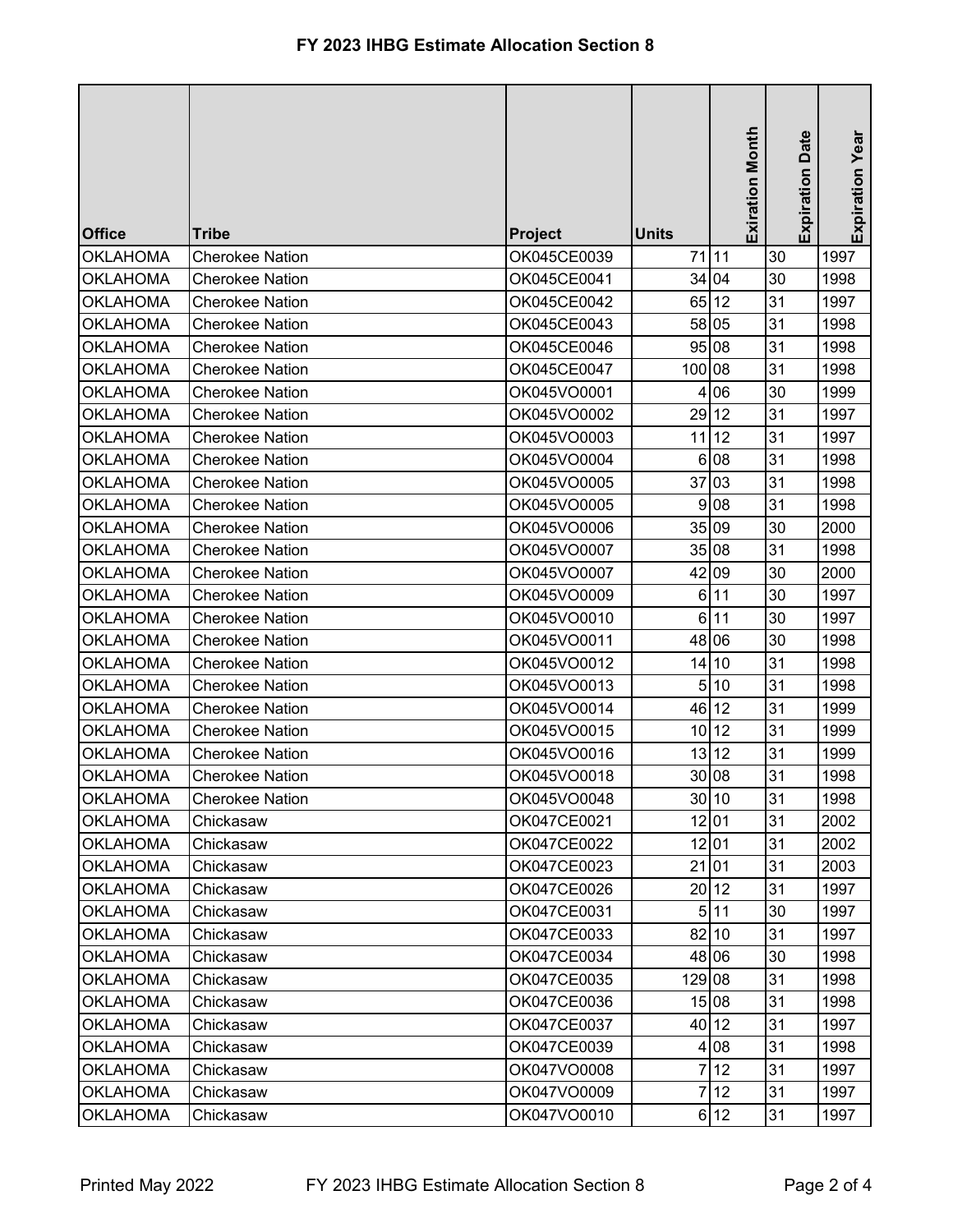|                 |                                     |                |              | Exiration Month |    | Date<br>Expiration | Expiration Year |
|-----------------|-------------------------------------|----------------|--------------|-----------------|----|--------------------|-----------------|
| <b>Office</b>   | <b>Tribe</b>                        | <b>Project</b> | <b>Units</b> |                 |    |                    |                 |
| <b>OKLAHOMA</b> | Chickasaw                           | OK047VO0011    |              | 20 02           | 28 |                    | 1998            |
| <b>OKLAHOMA</b> | Chickasaw                           | OK047VO0012    |              | 5 11            | 30 |                    | 1997            |
| <b>OKLAHOMA</b> | Chickasaw                           | OK047VO0013    | 4            | 11              | 30 |                    | 1997            |
| <b>OKLAHOMA</b> | Chickasaw                           | OK047VO0014    | 4            | 11              | 30 |                    | 1997            |
| <b>OKLAHOMA</b> | Chickasaw                           | OK047VO0015    | 3            | 11              | 30 |                    | 1997            |
| <b>OKLAHOMA</b> | Chickasaw                           | OK047VO0016    | 5            | 11              | 30 |                    | 1997            |
| <b>OKLAHOMA</b> | Chickasaw                           | OK047VO0017    |              | 63 06           | 30 |                    | 1998            |
| <b>OKLAHOMA</b> | Chickasaw                           | OK047VO0018    | 60           | 106             | 30 |                    | 1998            |
| <b>OKLAHOMA</b> | <b>Choctaw Nation</b>               | OK049CE0006    |              | 25 08           | 31 |                    | 1998            |
| <b>OKLAHOMA</b> | <b>Choctaw Nation</b>               | OK049CE0009    |              | 14 02           | 28 |                    | 2002            |
| <b>OKLAHOMA</b> | <b>Choctaw Nation</b>               | OK049CE0010    |              | 10 02           | 28 |                    | 2002            |
| <b>OKLAHOMA</b> | <b>Choctaw Nation</b>               | OK049CE0011    |              | 96 11           | 30 |                    | 1997            |
| <b>OKLAHOMA</b> | <b>Choctaw Nation</b>               | OK049CE0012    | 168 09       |                 | 30 |                    | 1998            |
| <b>OKLAHOMA</b> | <b>Choctaw Nation</b>               | OK049V00010    | 61           | 06              | 30 |                    | 1998            |
| <b>OKLAHOMA</b> | <b>Choctaw Nation</b>               | OK049VO0006    |              | 10 11           | 30 |                    | 1997            |
| <b>OKLAHOMA</b> | <b>Choctaw Nation</b>               | OK049VO0007    | 20           | 11              | 30 |                    | 1997            |
| <b>OKLAHOMA</b> | <b>Choctaw Nation</b>               | OK049VO0008    | 10           | 11              | 30 |                    | 1997            |
| <b>OKLAHOMA</b> | <b>Choctaw Nation</b>               | OK049VO0009    |              | 25 02           | 28 |                    | 1998            |
| <b>OKLAHOMA</b> | Peoria Tribe                        | OK143CE0003    | 20           | 09              | 30 |                    | 1998            |
| <b>OKLAHOMA</b> | Peoria Tribe                        | OK143CE0004    |              | 30 09           | 30 |                    | 1998            |
| <b>OKLAHOMA</b> | Peoria Tribe                        | OK143VO0001    |              | 10 06           | 30 |                    | 1998            |
| <b>OKLAHOMA</b> | <b>Seminole Nation</b>              | OK093CE0002    | 150 09       |                 | 30 |                    | 1998            |
| <b>OKLAHOMA</b> | <b>TOTAL</b>                        |                | 2692         |                 |    |                    |                 |
|                 |                                     |                |              |                 |    |                    |                 |
| <b>PHOENIX</b>  | Karuk                               | CA134VO0001    |              | 12 08           | 31 |                    | 1997            |
| <b>PHOENIX</b>  | Navajo Nation                       | AZ012VO0003    |              | 9 <sub>02</sub> | 28 |                    | 1997            |
| <b>PHOENIX</b>  | Navajo Nation                       | AZ012VO0006    |              | 50 08           | 31 |                    | 1998            |
| <b>PHOENIX</b>  | Navajo Nation                       | AZ012VO0007    |              | 17 01           | 31 |                    | 2000            |
| <b>PHOENIX</b>  | <b>TOTAL</b>                        |                | 88           |                 |    |                    |                 |
|                 |                                     |                |              |                 |    |                    |                 |
| <b>SEATTLE</b>  | <b>Coos Bay Confederated Tribes</b> | OR036VO0001    |              | 30 09           | 30 |                    | 1998            |
| <b>SEATTLE</b>  | Coquille Indian Tribe               | OR038CE0001    |              | 19 02           | 28 |                    | 1999            |
| <b>SEATTLE</b>  | Klamath Indian Tribe                | OR037CE0001    |              | 50 03           | 31 |                    | 1998            |
| <b>SEATTLE</b>  | Sauk-Suiattle Indian Tribe          | WA062VO0005    |              | 24 07           | 31 |                    | 1998            |
| <b>SEATTLE</b>  | <b>Siletz Confederated Tribes</b>   | OR035CE0001    |              | 25 11           | 30 |                    | 1999            |
| <b>SEATTLE</b>  | <b>Siletz Confederated Tribes</b>   | OR035VO0001    |              | 25 12           | 31 |                    | 1997            |
| <b>SEATTLE</b>  | <b>Siletz Confederated Tribes</b>   | OR035VO0002    |              | 25 09           | 30 |                    | 1998            |
| <b>SEATTLE</b>  | <b>Upper Skagit Tribe</b>           | WA062VO0003    |              | 13 02           | 28 |                    | 1998            |
| <b>SEATTLE</b>  | <b>Upper Skagit Tribe</b>           | WA062VO0004    |              | 5 06            | 30 |                    | 1998            |